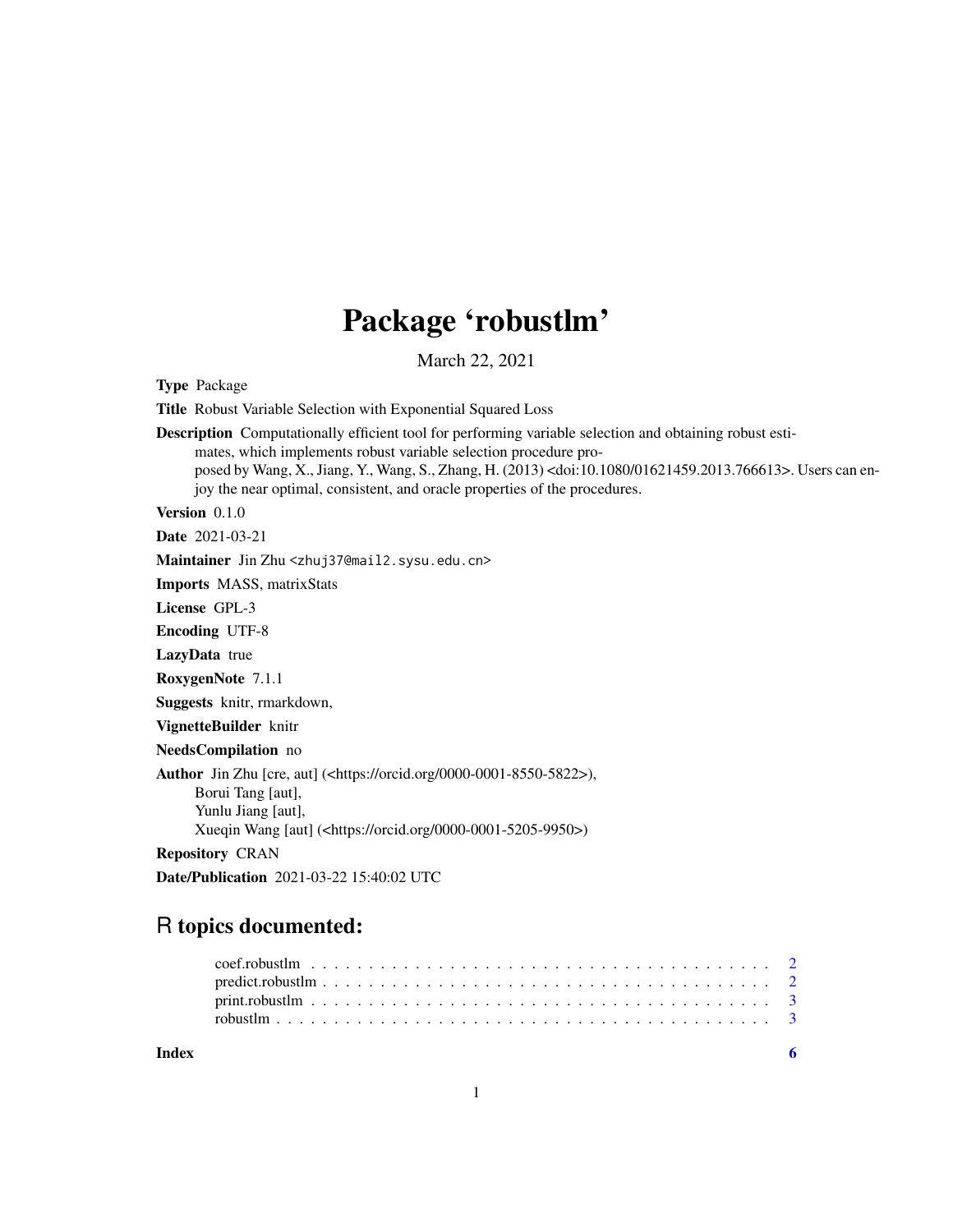<span id="page-1-0"></span>

#### Description

This function provides estimated coefficients from a fitted "robustlm" object.

#### Usage

```
## S3 method for class 'robustlm'
coef(object, ...)
```
#### Arguments

| object   | An "robustlm" project. |
|----------|------------------------|
| $\cdots$ | Other arguments.       |

#### Value

A list consisting of the intercept and regression coefficients of the fitted model.

predict.robustlm *Make predictions from a "robustlm" object.*

#### Description

Returns predictions from a fitted "robustlm" object.

#### Usage

## S3 method for class 'robustlm' predict(object, newx, ...)

#### Arguments

| object   | Output from the robust Im function.                      |
|----------|----------------------------------------------------------|
| newx     | New data used for prediction                             |
| $\cdots$ | Additional arguments affecting the predictions produced. |

#### Value

The predicted responses.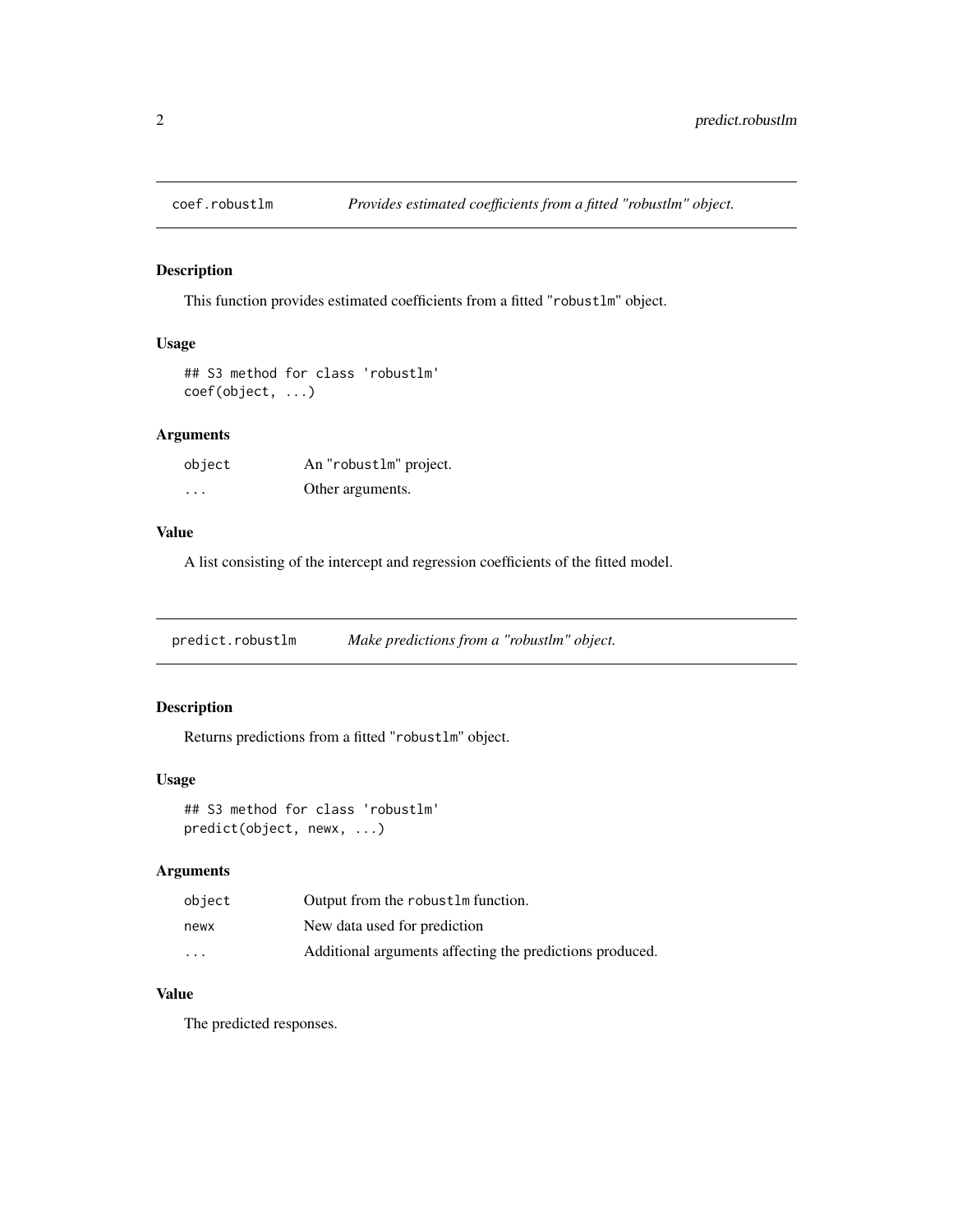<span id="page-2-0"></span>print.robustlm *Print method for a "robustlm" object*

#### Description

Print the primary elements of the "robustlm" object.

#### Usage

```
## S3 method for class 'robustlm'
print(x, \ldots)
```
#### Arguments

|          | A "robust1m" object.        |
|----------|-----------------------------|
| $\cdots$ | Additional print arguments. |

#### Value

print a robustlm object.

robustlm *Robust variable selection with exponential squared loss*

#### Description

robustlm carries out robust variable selection with exponential squared loss. A block coordinate gradient descent algorithm is used to minimize the loss function.

#### Usage

 $robustlm(x, y, gamma = NULL, weight = NULL, intercept = TRUE)$ 

#### Arguments

| $\mathsf{x}$ | Input matrix, of dimension nobs * nvars; each row is an observation vector.<br>Should be in matrix format.                                                     |
|--------------|----------------------------------------------------------------------------------------------------------------------------------------------------------------|
| <b>V</b>     | Response variable. Should be a numerical vector or matrix with a single column.                                                                                |
| gamma        | Tuning parameter in the loss function, which controls the degree of robustness<br>and efficiency of the regression estimators. The loss function is defined as |
|              | $1 - exp(-t^2/\gamma)$ .                                                                                                                                       |

When gamma is large, the estimators are similar to the least squares estimators in the extreme case. A smaller gamma would limit the influence of an outlier on the estimators, although it could also reduce the sensitivity of the estimators. If gamma=NULL, it is selected by a data-driven procedure that yields both high robustness and high efficiency.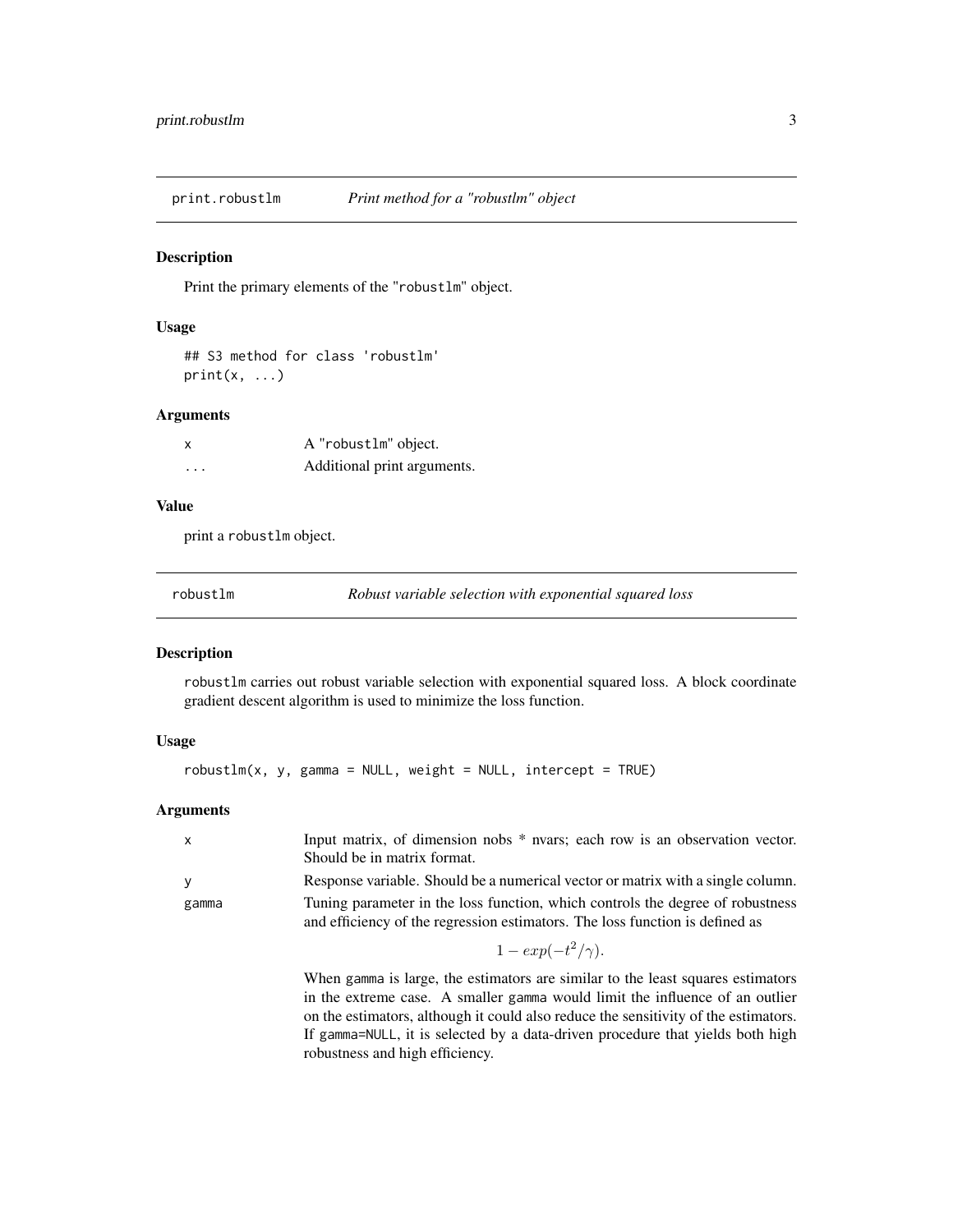weight Weight in the penalty. The penalty is given by

$$
n\sum_{j=1}^{d}\lambda_{nj}|\beta_j|.
$$

weight is a vector consisting of  $\lambda_{nj}$ s. If weight=NULL (by default), it is set to be  $(log(n))/(n|\tilde{\beta}_j|)$ , where  $\tilde{\beta}$  is a numeric vector, which is an initial estimator of regression coefficients obtained by an MM procedure. The default value meets a BIC-type criterion (See Details).

intercept Should intercepts be fitted (TRUE) or set to zero (FALSE)

#### Details

robustlm solves the following optimization problem to obtain robust estimators of regression coefficients:

$$
argmin_{\beta} \sum_{i=1}^{n} (1 - exp - (y_i - x_i^T \beta)^2 / \gamma_n) + n \sum_{i=1}^{d} p_{\lambda_{nj}}(|\beta_j|),
$$

where  $p_{\lambda_{nj}}(|\beta_j|) = \lambda_{nj} |\beta_j|$  is the adaptive LASSO penalty. Block coordinate gradient descent algorithm is used to efficiently solve the optimization problem. The tuning parameter gamma and regularization parameter weight are chosen adaptively by default, while they can be supplied by the user. Specifically, the default weight meets the following BIC-type criterion:

$$
min_{\tau_n} \sum_{i=1}^n [1 - exp - (Y_i - x_i^T \beta)^2 / \gamma_n] + n \sum_{j=1}^d \tau_{nj} |\beta_j| / |\tilde{\beta}_{nj}| - \sum_{j=1}^d \log(0.5n\tau_{nj}) \log(n).
$$

#### Value

An object with S3 class "robustlm", which is a list with the following components:

| beta   | The regression coefficients.                               |
|--------|------------------------------------------------------------|
| alpha  | The intercept.                                             |
| gamma  | The tuning parameter used in the loss.                     |
| weight | The regularization parameters.                             |
| loss   | Value of the loss function calculated on the training set. |

#### Author(s)

Borui Tang, Jin Zhu, Xueqin Wang

#### References

Xueqin Wang, Yunlu Jiang, Mian Huang & Heping Zhang (2013) Robust Variable Selection With Exponential Squared Loss, Journal of the American Statistical Association, 108:502, 632-643, DOI: 10.1080/01621459.2013.766613

Tseng, P., Yun, S. A coordinate gradient descent method for nonsmooth separable minimization. Math. Program. 117, 387-423 (2009). https://doi.org/10.1007/s10107-007-0170-0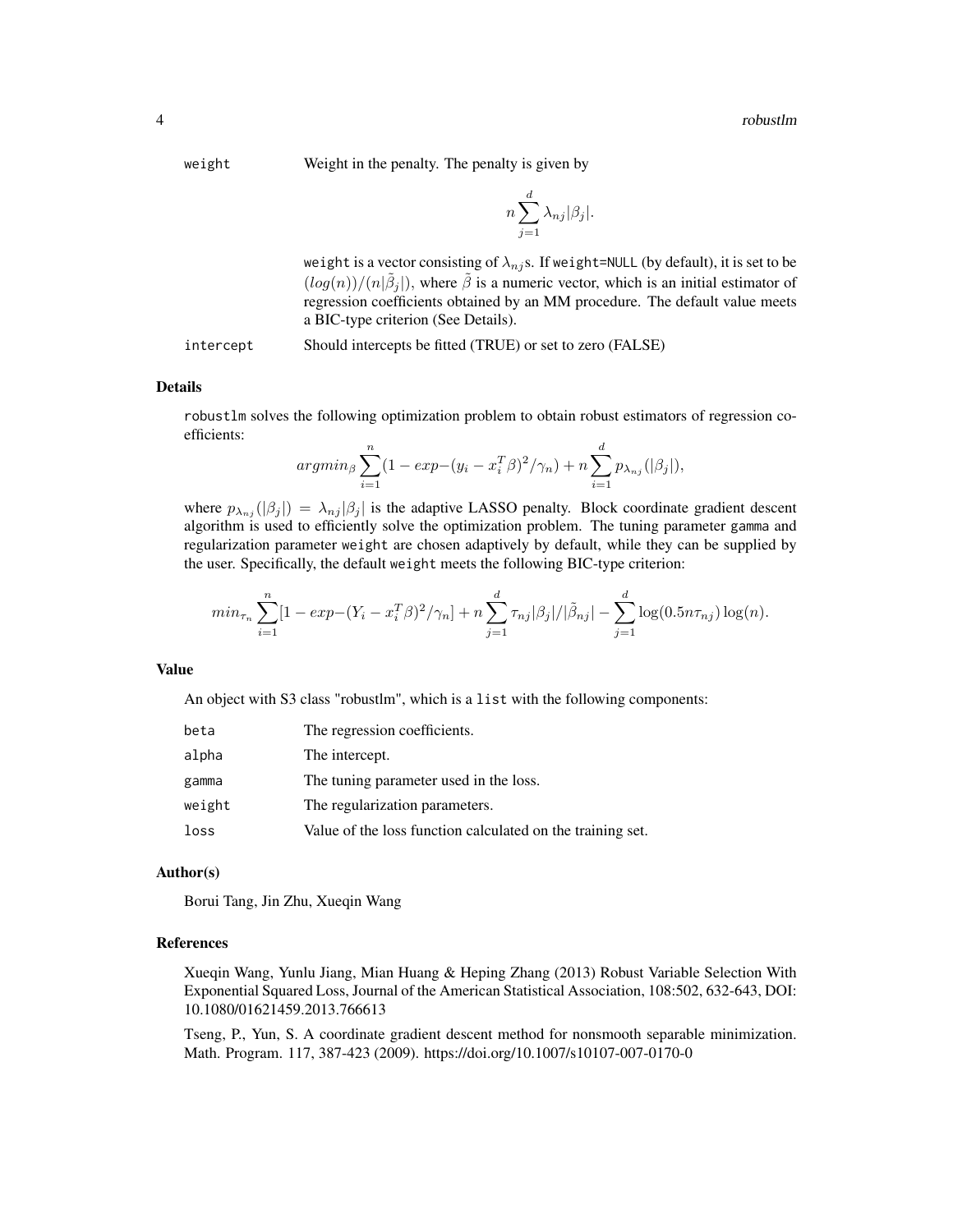#### robustlm **5**

#### Examples

```
library(MASS)
N < - 100p \le -8rho <-0.2mu < - rep(0, p)Sigma \leq rho \star outer(rep(1, p), rep(1, p)) + (1 - rho) \star diag(p)
ind \leftarrow 1:p
beta <- (-1)^{n}ind * exp(-2 * (ind - 1) / 20)
lambda_seq \leftarrow seq(0.05, 5, length.out = 100)X <- mvrnorm(N, mu, Sigma)
Z \leftarrow \text{norm}(N, 0, 1)k \le sqrt(var(X %*% beta) / (3 * var(Z)))Y \leftarrow X %*% beta + drop(k) * Z
robustlm(X, Y)
```